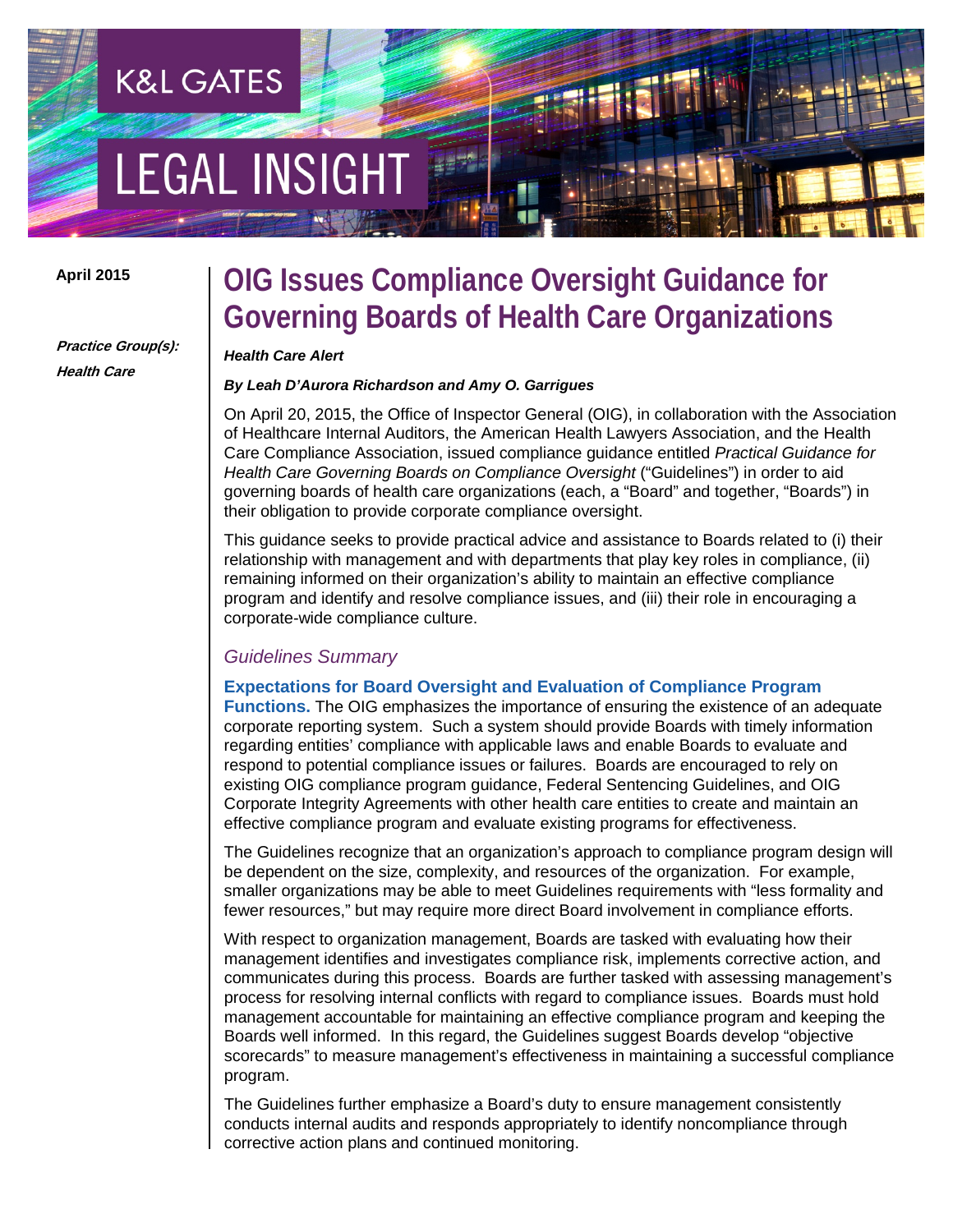# **OIG Issues Compliance Oversight Guidance for Governing Boards of Health Care Organizations**

**Health Care Compliance Expert.** Boards are encouraged to either add a health care compliance expert to the Board, or regularly consult with such an expert, as this "sends a strong message about the organization's commitment to compliance."

**Roles and Relationships Defined.** The structure, roles, responsibilities, and reporting relationships within corporate departments such as internal audit, compliance, legal, quality, risk management, and human resources, and the interactions between these functions, should be clearly defined in organizational documents, and it is the Board's responsibility to regularly evaluate each function's effectiveness.

**Separate Compliance Officer and Legal Counsel.** Notably, the Guidelines reemphasize previous guidance that an organization's compliance, internal audit, and legal functions should be separate and independent of each other, and an organization's Compliance Officer should not be subordinate to legal counsel.

# **Departments with Key Compliance Functions Regularly Report to the Board.**

Departments with key compliance functions should regularly provide separate and independent updates to the Board related to risk mitigation, compliance efforts, and implementation of corrective action plans. The Guidelines encourage Boards to hold regular "executive sessions" with leadership in departments with key compliance functions (excluding senior management) to encourage and maintain open communication between the Board and such departments.

**Potential Risk Areas.** The Guidelines specifically point out areas of high regulatory risk for health care organizations, including referral relationships, quality of care issues, privacy breaches, and noncompliance with billing rules, such as upcoding and submitting claims for medically unnecessary services or services not rendered. The Guidelines also discuss the importance of keeping abreast of new compliance risks that accompany recent and evolving industry trends and regularly assessing and monitoring organizational risk and compliance in the face of such constant change.

**Encouraging Corporate Compliance Culture.** The Guidelines recommend Boards implement and support a culture of corporate compliance across the organization through measuring and incentivizing meeting concrete compliance goals and objectives. In addition, Boards should assess whether their organization's compliance culture encourages employees to raise compliance concerns without fear of retribution and evaluate whether management appropriately responds to identified compliance violations.

# *Conclusion*

In sum, the Guidelines re-emphasize the important role that Boards play in overseeing corporate compliance and demonstrate the government's interest in ensuring that Boards are actively engaged in their oversight role. Governing Boards of health care organizations should review the Guidelines in light of their current operations and consider implementing changes, as indicated.

#### **Authors:**

**Leah D'Aurora Richardson** Leah.Richardson@klgates.com